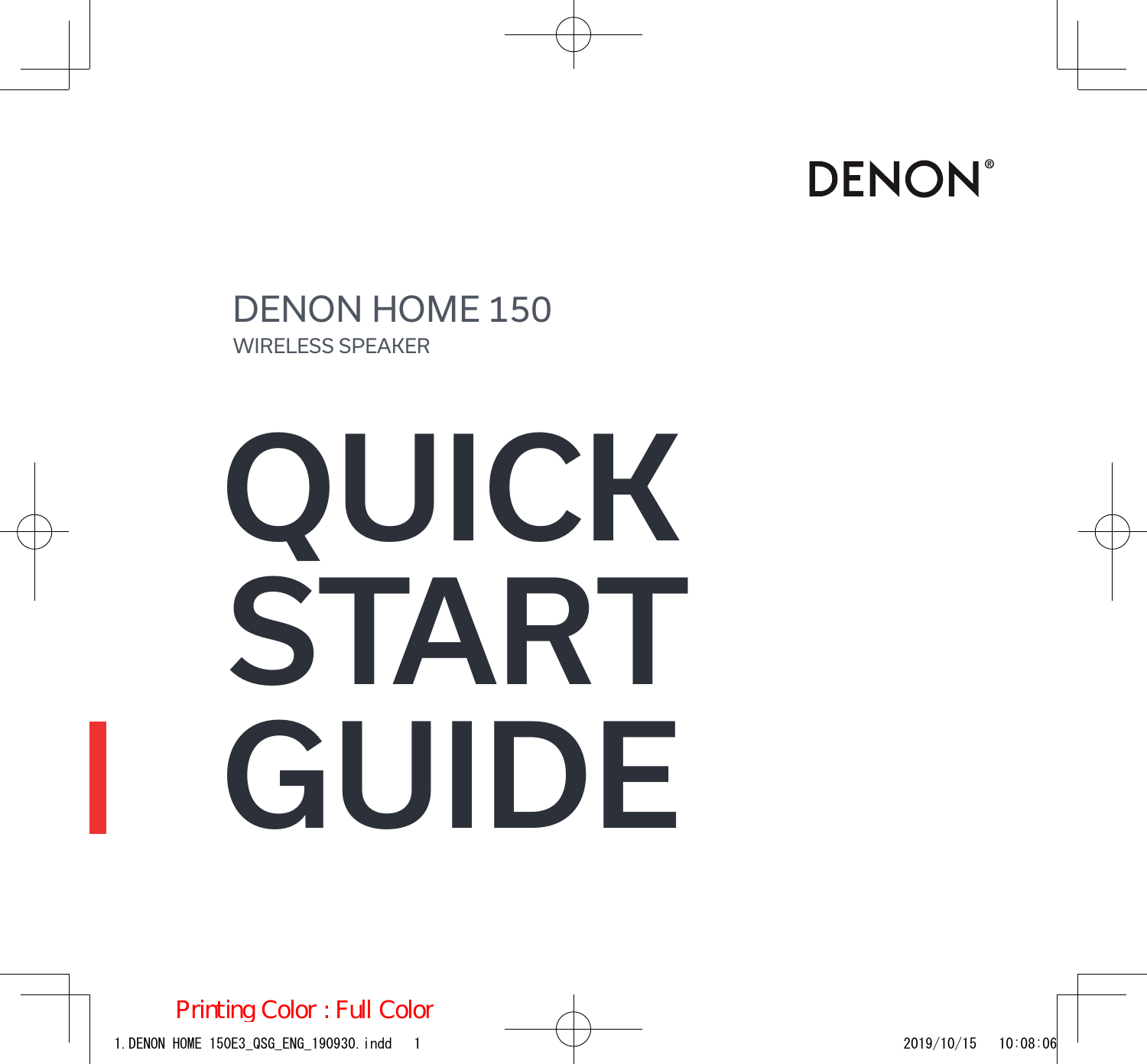### BEFORE YOU BEGIN

Make sure you have the following items in working order:



Apple iOS, Android or Kindle mobile device connected to your network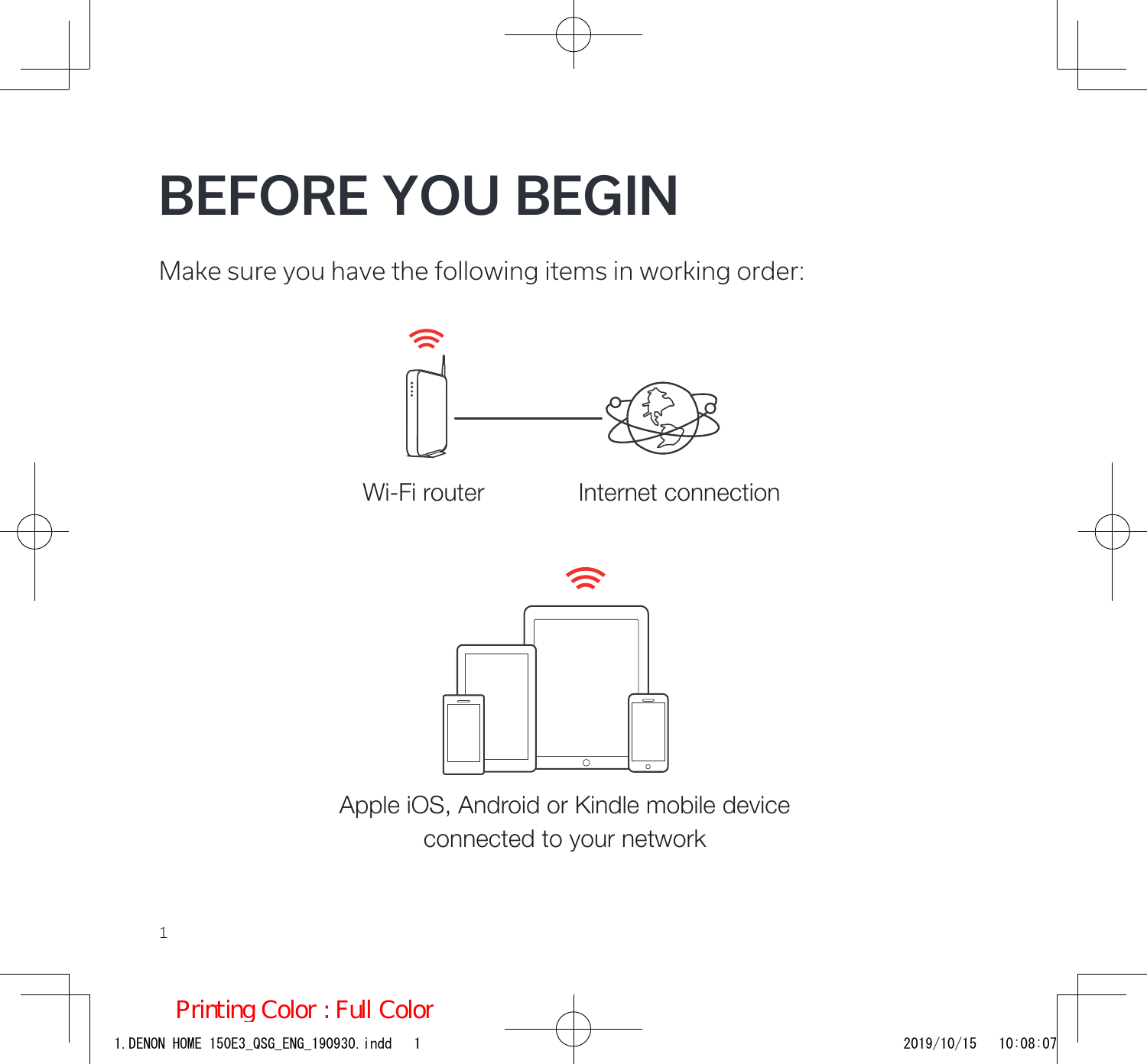### STEP 1: UNPACK

Remove the speaker and power cord from the box.

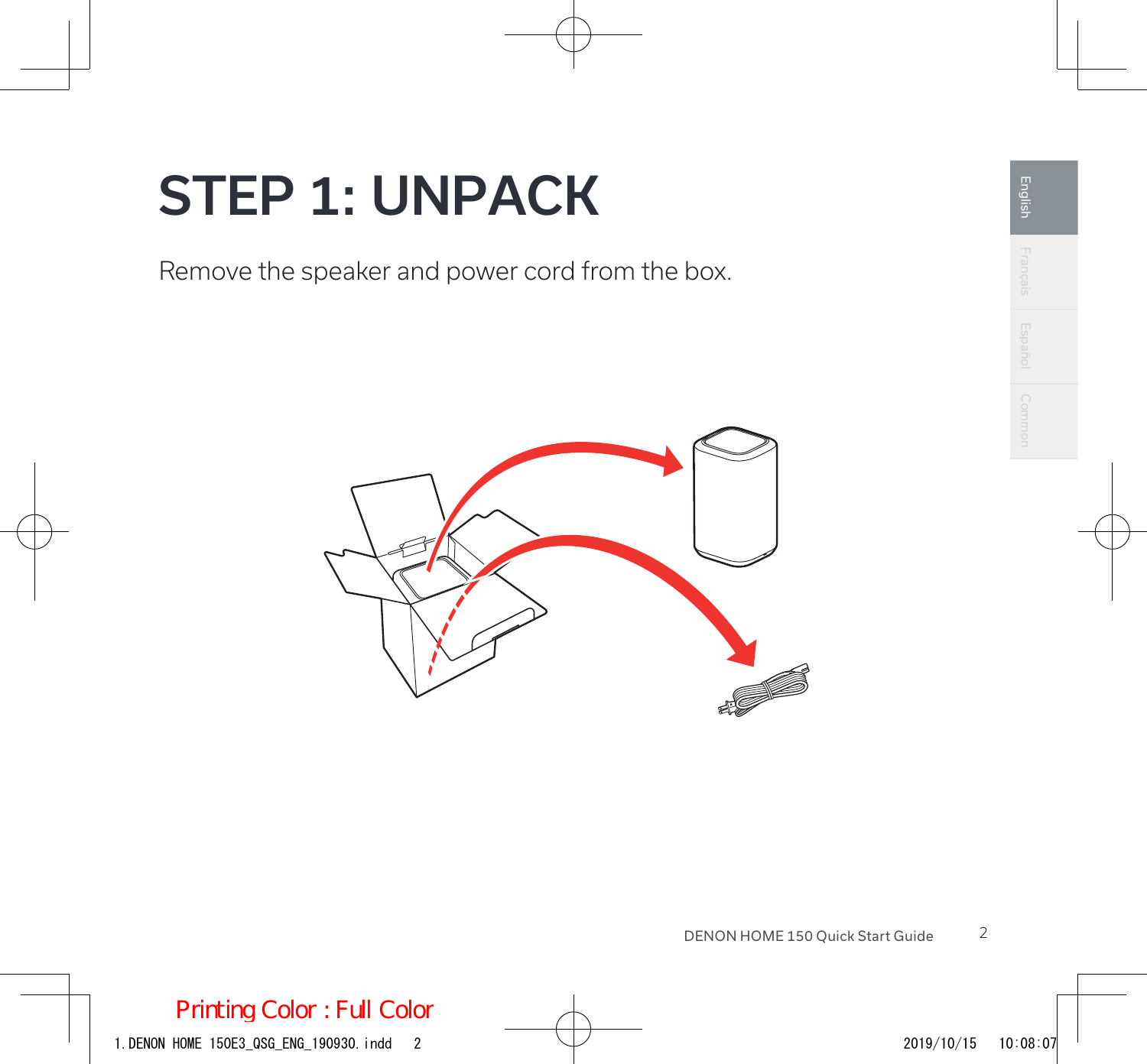### STEP 2: PLACE

Place the speaker at a convenient location in your home.

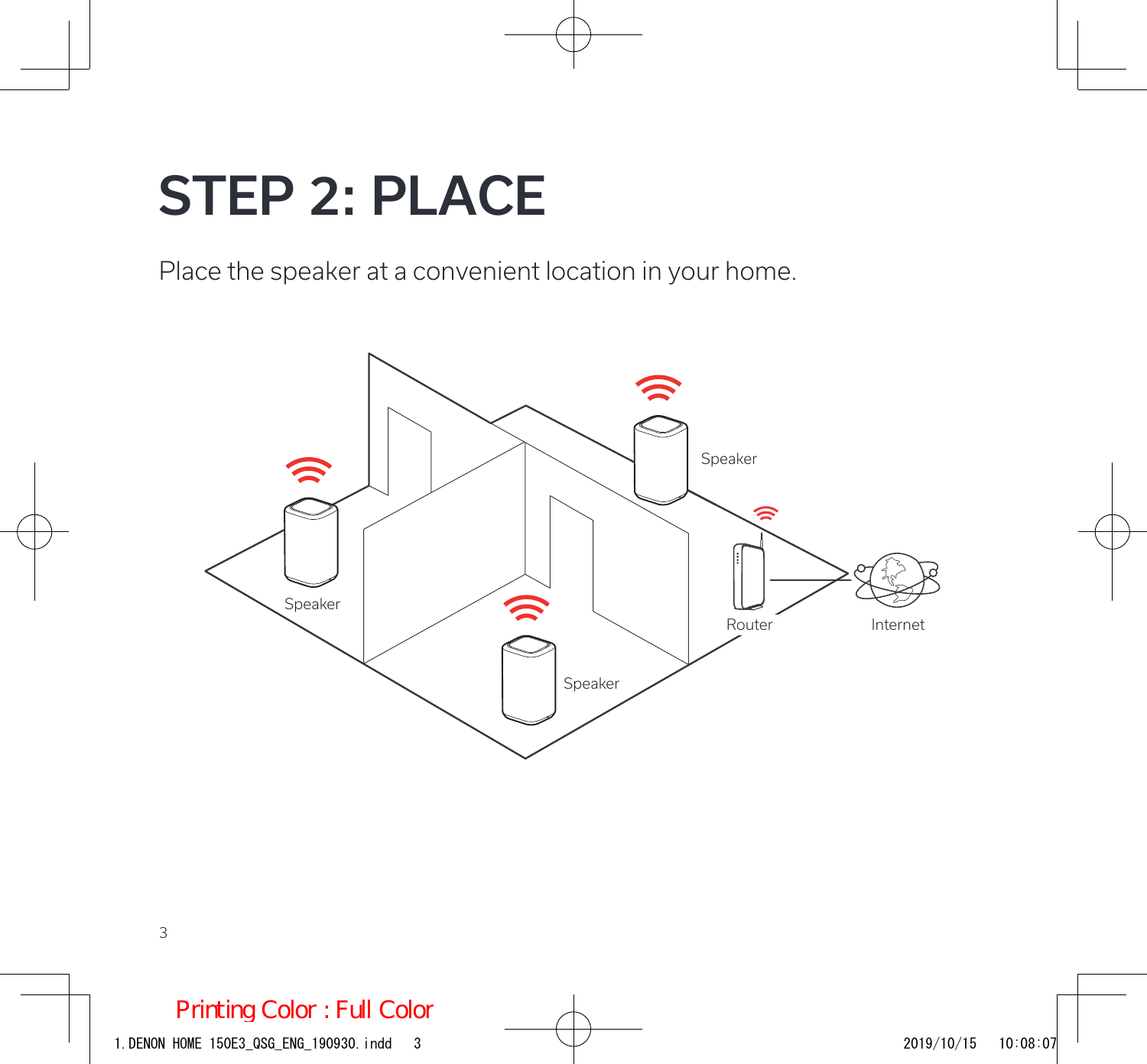# STEP 3: CONNECT

Connect the power cord to the speaker and a wall outlet.



### **OPTIONAL**

If you are connecting the speaker to a wired network, connect an Ethernet cable (sold separately) between the speaker and your router. Do not connect the Ethernet cable if you are connecting your speaker to a wireless network.

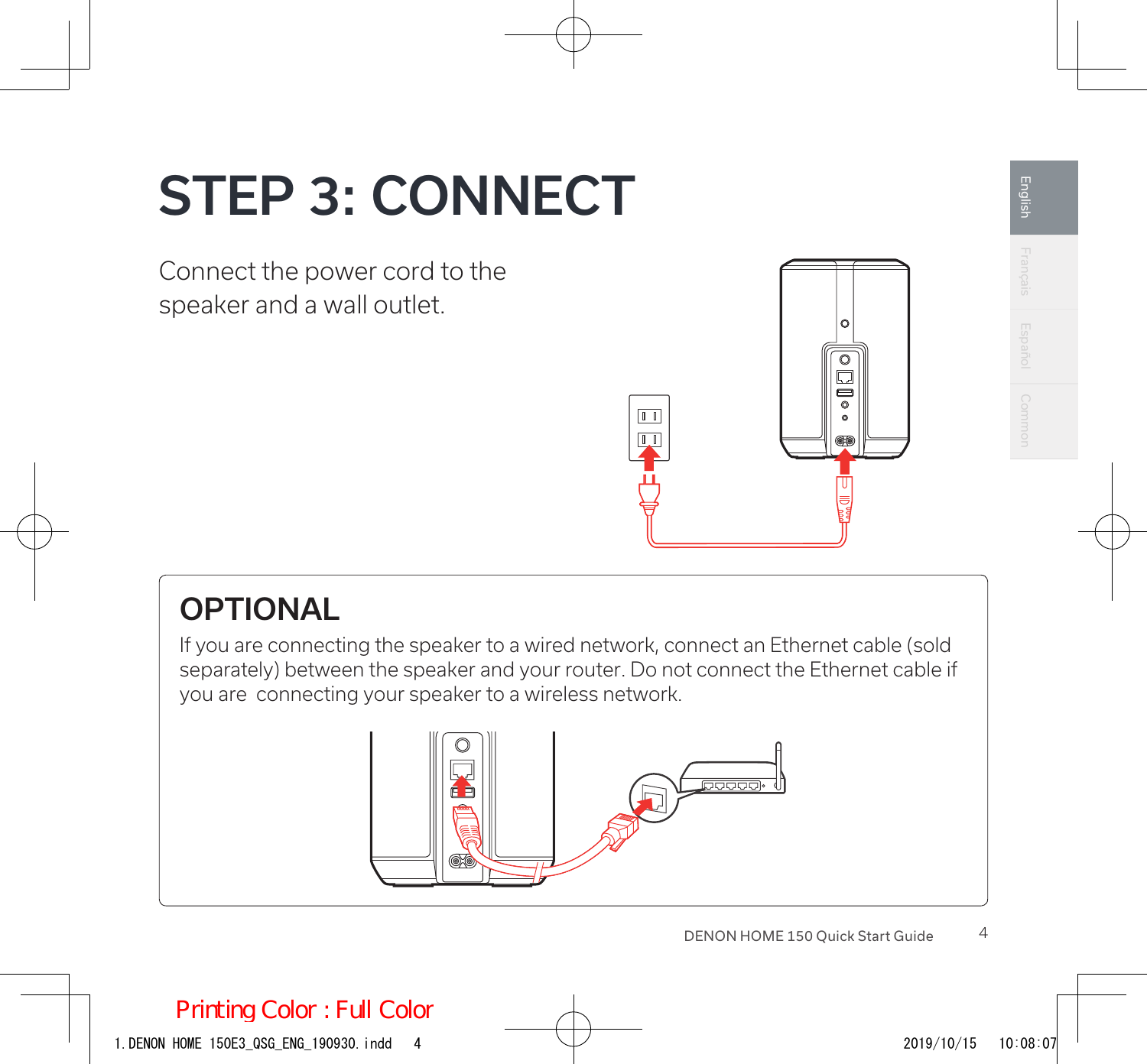# STEP 4: CONTROL

1 Download the HEOS App. 2 Go to the Apple App Store, Google Play or Amazon App Store and search for "HEOS" to download and install.

Launch the HEOS App and follow the instructions in the app.



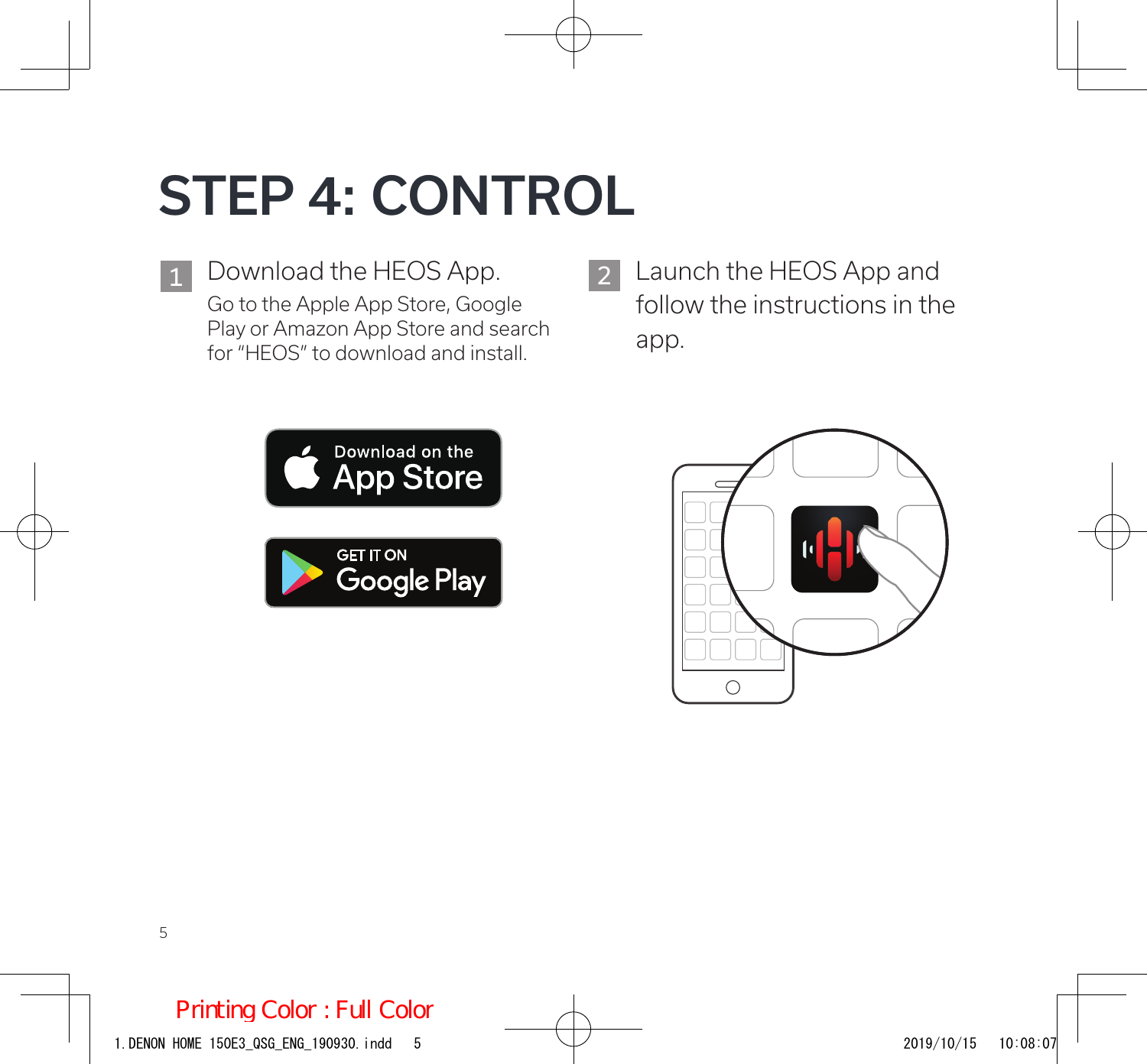### STEP 5: ADD SPEAKER



# ENJOY!

### OWNER'S MANUAL

- For more information, visit www.denon.com
- Refer to the Online Manual for other functions information and operation procedure details.

manuals.denon.com/DenonHome150/NA/EN/



**English** Français Español Common

English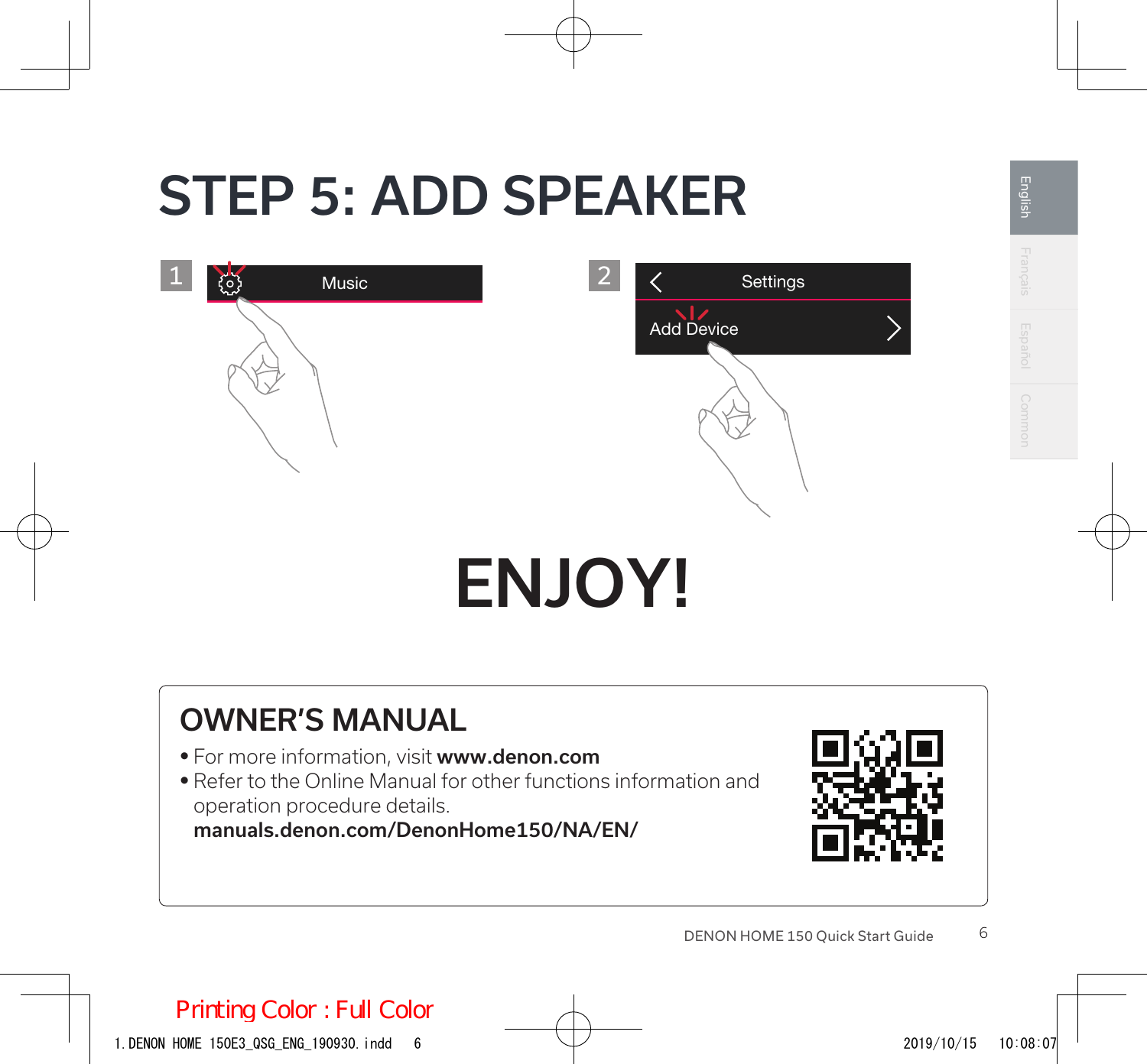# BASIC TROUBLESHOOTING

#### My speaker won't connect to my network

- Make sure your mobile device is connected to your wireless network before setting up your speaker.
- Alternatively, you can connect your speaker to your network router using an Ethernet cable sold separately. Once connected via Ethernet, the HEOS App should recognize the speaker and you can manually move it to your wireless network using "Settings" - "My Devices" - "(Device Name)" - "Advanced" - "NETWORK SETTINGS".

#### Music cuts out or delays sometimes

- Make sure your Internet connection is operating correctly.
- If you are sharing your network with other users or devices, they may be using most of your bandwidth (especially if they are streaming video).
- Make sure your speakers are within range of your wireless network.
- Make sure your speakers are not located near other electronic devices that could interfere with it's wireless connectivity (like microwave ovens, cordless phones, TVs, etc…)

#### Streaming music from your mobile devices using Bluetooth

- Activate the Bluetooth setting on your mobile device.
- Press and hold the Bluetooth button ( $\bigcirc$ ) located on the back of the speaker for about 3 seconds, until the status light on the front flashes green.
- Select "Denon Home 150" from the list of available Bluetooth speakers from your mobile device.
- Play music using any app on your device and the sound will now play from the speaker.

#### I hear distortion when using the AUX input

• The analog output signals from some sources can be fairly strong. If the input level of the source device is turned up high, it could overload the inputs of the speaker. This is unlikely to cause damage, but can cause distorted sound. Initially, set the volume of the source to a medium – low level, then turn it up as needed. If you hear distortion, turn down the device's volume control.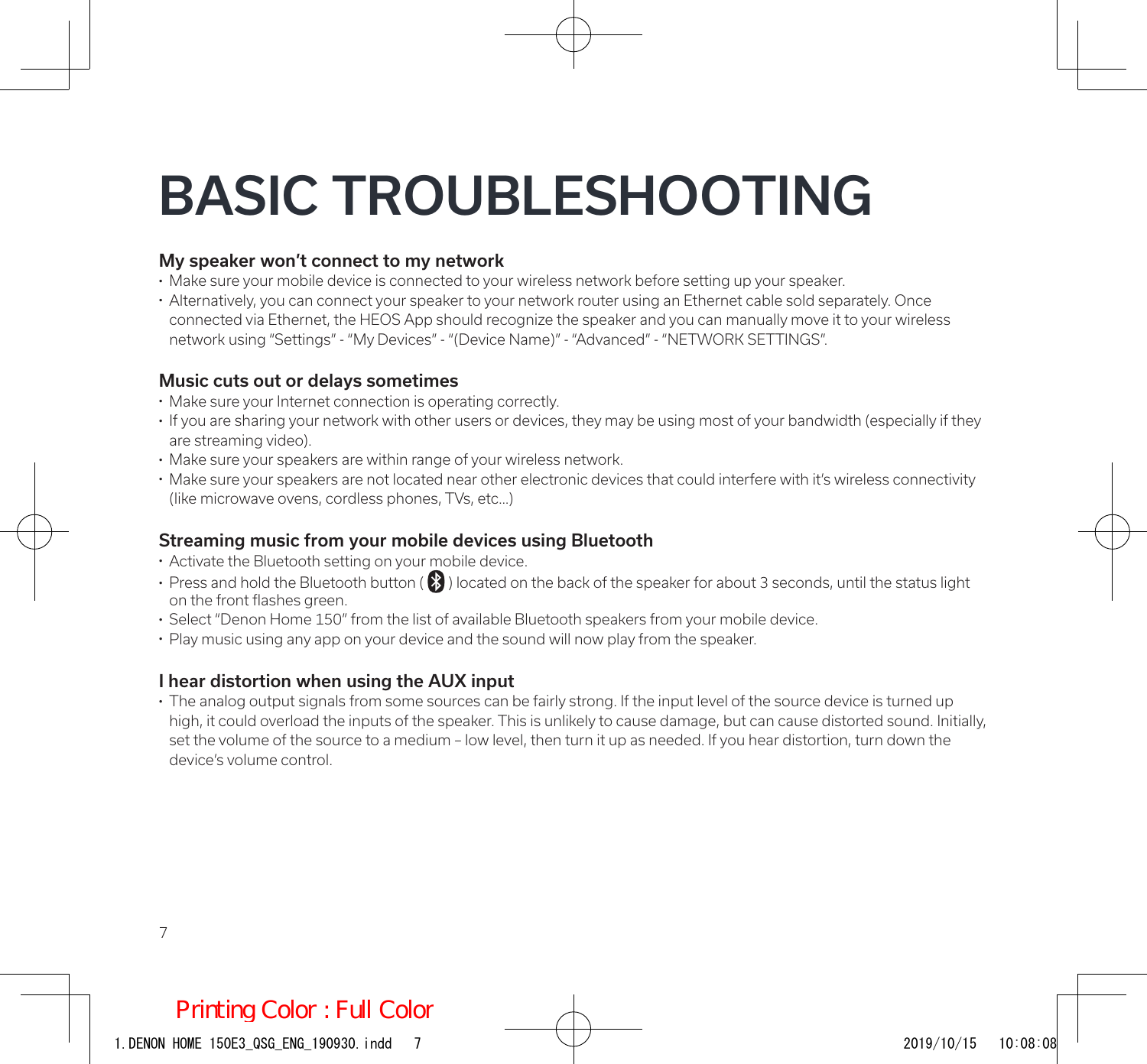#### I hear a delay when using the AUX input with my TV

- If you are connecting the AUX input with your cable or satellite box for enjoying TV audio through multiple speakers, you may hear a delay between when you see someone speak and when you hear the audio. This is because the HEOS system must buffer the audio before it sends it out to the speakers so that it arrives at all speakers at the same time.
- You can avoid this delay by listening only to the speaker which is directly connected to the set top box.

#### Connecting to a network using WPS

- If your wireless router support WPS (Wi-Fi Protected Setup™) your speaker can optionally connect to your network using the "Push Button" method by following these steps:
	- 1. Press the WPS button on your router.
	- 2. Within 2 minutes, press and hold the CONNECT button on the rear panel of the speaker for 3 seconds.
	- 3. The LED on the front of the speaker will flash green for several seconds as it connects to your router.
	- 4. When the connection is complete, the LED on the front of the speaker will turn solid blue.

#### Resetting your speaker

- Resetting your speaker will clear out the wireless network settings, EQ, and name but retain it's current software.
- You will have to use "Settings" "Add Device" to reconnect the speaker to your home network before it can be used.
- To reset your speaker, press and hold the CONNECT and Bluetooth ( $\bigcirc$ ) buttons on the rear panel of the speaker for 5 seconds until the front LED begins to flash amber.

The HEOS App and brand is not affiliated with any manufacturer of any mobile device.

HEOS and the HEOS logo are trademarks or registered trademarks in the US and/or other countries.

Apple and the Apple logo are trademarks of Apple Inc., registered in the U.S. and other countries. App Store is a service mark of Apple Inc. Google Play is a trademark of Google Inc.

Amazon, Kindle, Echo, Alexa, Dash, Fire and all related logos are trademarks of Amazon.com, Inc. or its affiliates.

Wi-Fi Protected Setup™ logo is trademark of Wi-Fi Alliance.

The Bluetooth® word mark and logos are registered trademarks owned by Bluetooth SIG, Inc. and any use of such marks by D&M Holdings Inc. is under license. Other trademarks and trade names are those of their respective owners.

All other trademarks are the property of their respective owners.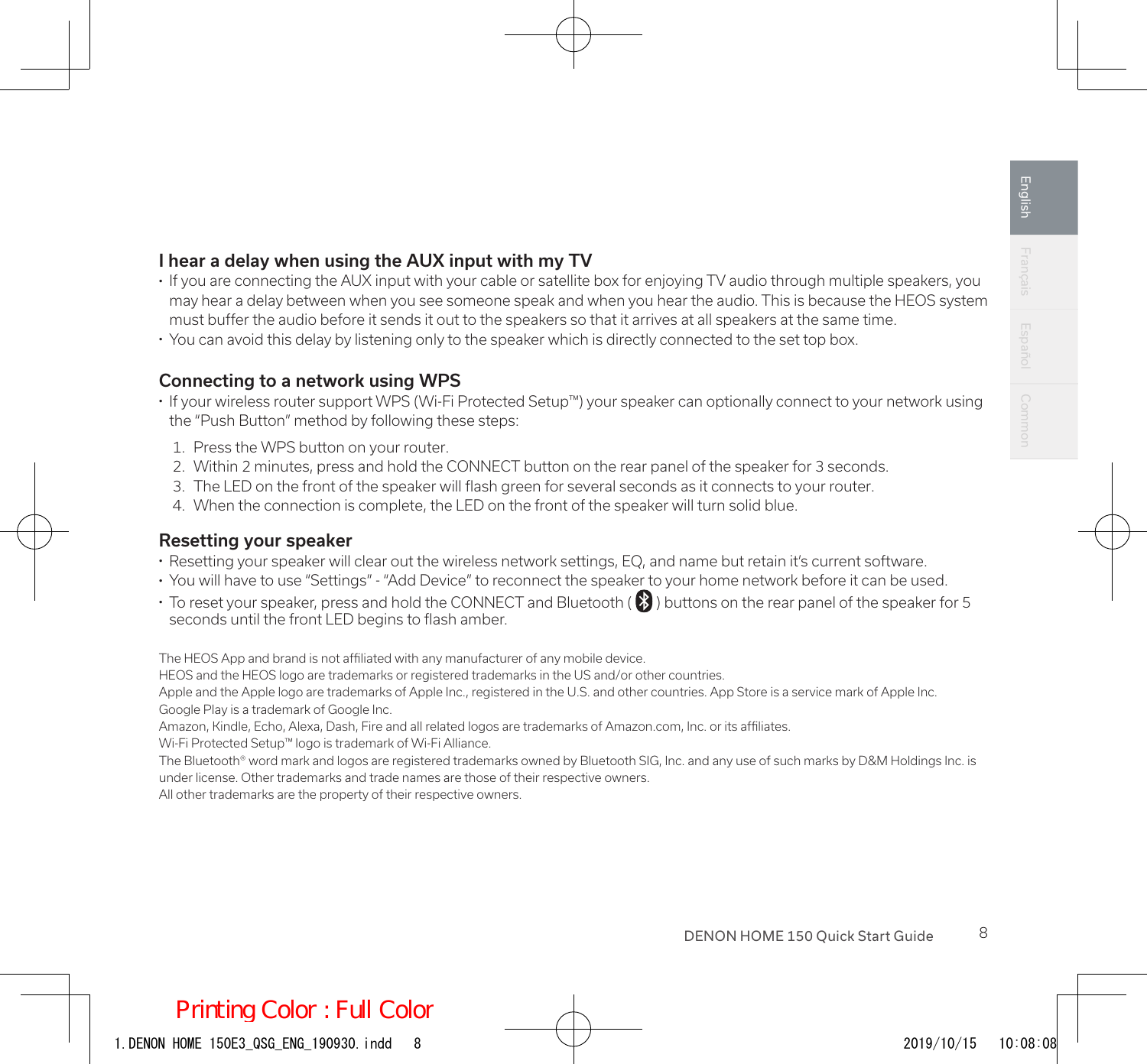# CONTACT Denon

### For US & Canada only:

If you need further assistance with your Denon Product, please contact Denon Customer Support Services below:

Website www.denon.com

Telephone Toll Free (855) 499 2820 (M-F 10:00AM to 10:00PM EST / Sat 12:00PM to 8:00PM EST)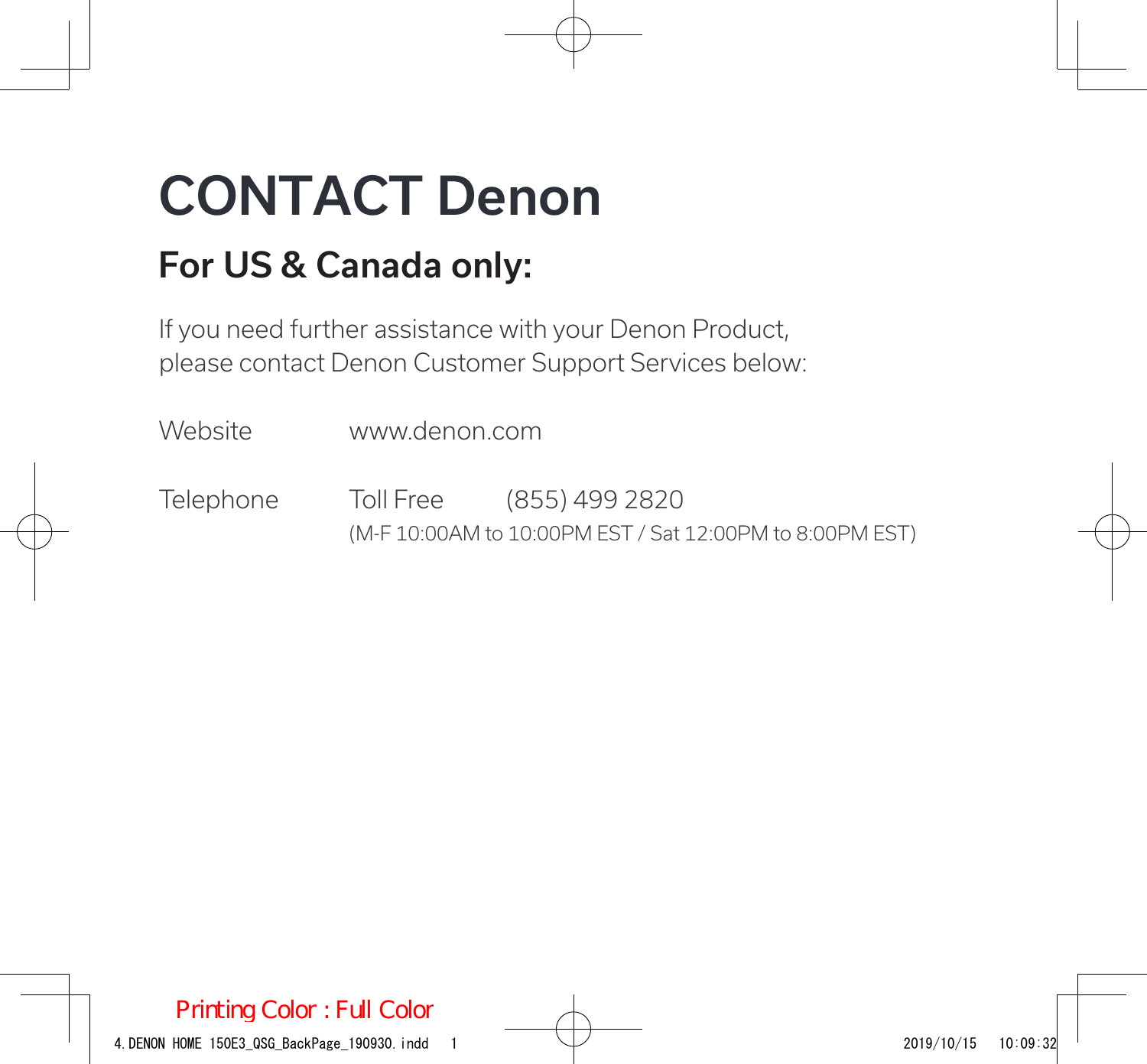| $\frac{1}{2} \left( \frac{1}{2} \right) \left( \frac{1}{2} \right) \left( \frac{1}{2} \right) \left( \frac{1}{2} \right)$<br>m<br>-<br>4<br>-<br>u<br>$\equiv$<br>$\overline{\phantom{a}}$<br>m<br>-<br>2 |   |
|-----------------------------------------------------------------------------------------------------------------------------------------------------------------------------------------------------------|---|
| m<br>÷<br>Ωj<br>-<br>4<br>o<br>Ωí<br>=<br>ΰñ                                                                                                                                                              |   |
| -<br>m<br>in<br>-<br>o<br>ω<br>-<br>r<br>4<br>ź<br>٠                                                                                                                                                      |   |
| ١<br>ı,<br>é<br>p<br>l esi<br>⊵<br>۱<br>u<br>н<br>∊<br>u<br>ь<br>c<br>ö<br>⊵<br>m                                                                                                                         | ı |

Г

DENON HOME 150 Quick Start Guide